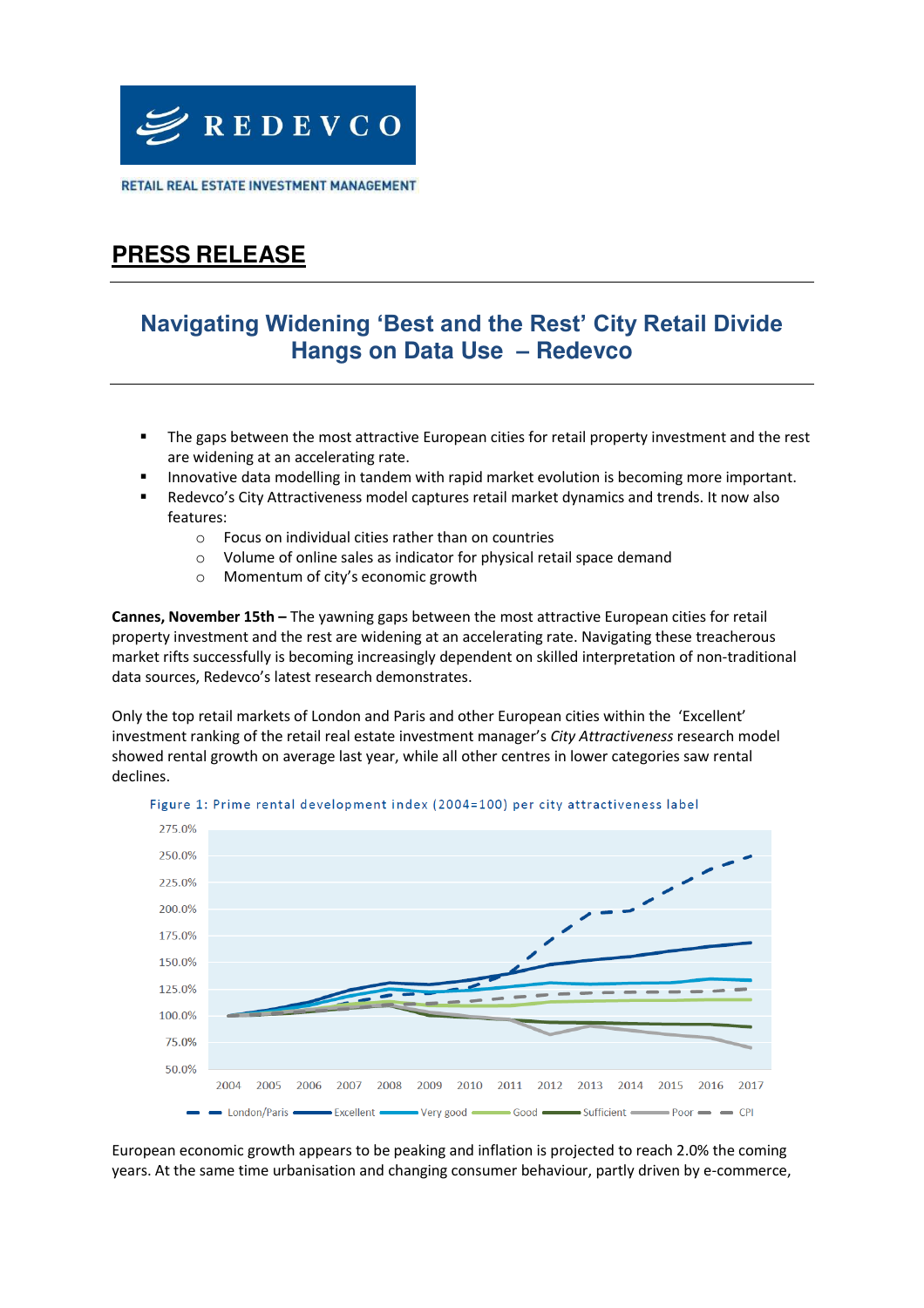

### **PRESS RELEASE**

urge retailers to review and adapt their business models. In turn this makes location selection even more important. It is absolutely critical to the success of the retailers, and thus for investment to be able to identify those cities, and areas within, able to benefit from these socio-economic trends. **Bart Vink, Head of Research and Strategy, at Redevco** said: "Just because a city today is on the right side of the polarisation divide, does not guarantee it will be going forward. Structural change in the retail landscape challenges all shopping destinations, accelerating the retail real estate evolution where only the fittest will continue to thrive at the expense of the weakest."



### **Innovative data modelling in tandem with rapid market evolution**

Redevco's City Attractiveness model captures retail market dynamics and trends through 19 different indicators, including increasingly important 'soft factors; such as the number of tourist attractions, or the presence of creative professionals in an urban centre.

By regularly assessing the relative influence of these factors and adjusting their importance in tandem with the rapid evolution of the market, Redevco has been able to substantially increase the accuracy of the research model that guides the investment strategy for its €7.4 billion pan-European retail real estate portfolio. Based on Redevco's navigating experience of these treacherous market rifts, what research model upgrades were implemented?

### *Focus on individual cities rather than on countries*

A city's score on economy was previously largely related to the economic performance of the country within which it is located and so more to its position in Europe as a whole. Now to do more justice to the quality of individual cities, their deviations from the country's average score is also taken into account. This has resulted in outperforming cities in economically underperforming countries benefitting from the new approach, while underperforming cities in economically outperforming countries do not.